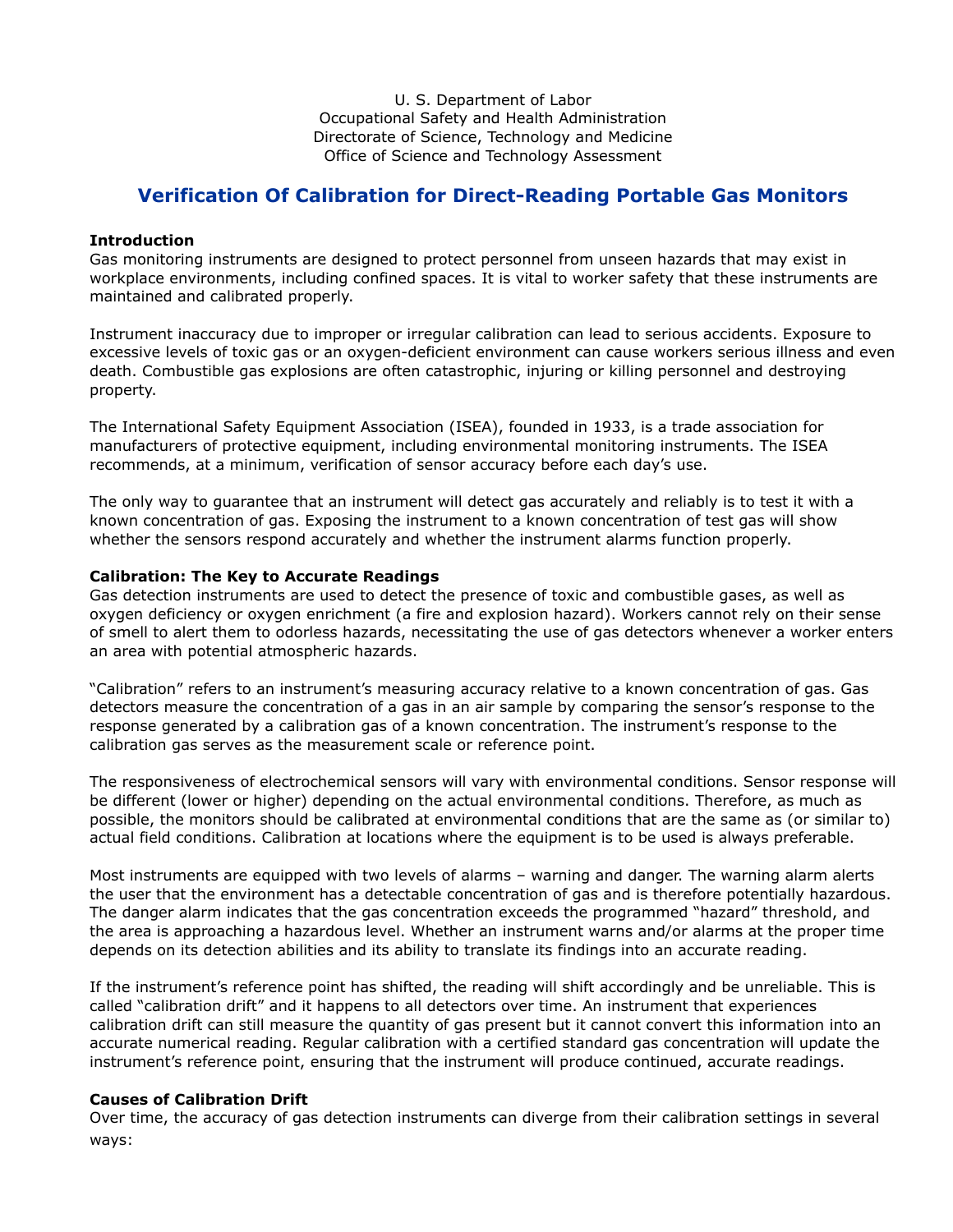- Gradual chemical degradation of sensors and drift in electronic components that occur naturally over time.
- Chronic exposures to, and use in, extreme environmental conditions, such as high/low temperature and humidity, and high levels of airborne particulates.
- Exposure to high (over-range) concentrations of the target gases and vapors.
- Chronic or acute exposure of catalytic hot-bead LEL sensors to poisons and inhibitors. These include: volatile silicones, hydride gases, halogenated hydrocarbons, and sulfide gases.
- Chronic or acute exposure of electrochemical toxic gas sensors to solvent vapors and highly corrosive gases.
- Harsh storage and operating conditions, such as when an instrument is dropped onto a hard surface or submerged in liquid. Normal handling/jostling of the equipment can create enough vibration or shock over time to affect electronic components & circuitry.

Often, after exposure to the more extreme conditions above, when calibration is attempted, the detector will either display a failure message or it will not allow the user to fully adjust the display reading. At this point, the severely damaged sensor must be replaced and/or the detector serviced by qualified personnel.

# **Worker Safety: The Number One Reason for Proper and Regular Calibration**

The primary reason for proper, regular instrument calibration is to prevent inaccurate gas concentration readings that could lead to injury or to death. Correctly calibrating an instrument helps to ensure that the instrument will accurately respond to the gases that it is designed to detect, warning users of hazardous conditions before they reach dangerous levels. In addition to detecting and correcting for calibration drift, regular calibration assures the user that the instrument is functional. Gas detection instruments are often subjected to harsh operating and storage conditions where they can be damaged. Both of these factors can affect instrument performance, leading to inaccurate readings or even instrument failure. While a unit may appear to be sound during a visual inspection, it actually could be damaged internally. Regular calibration is the only way to be certain that a detector is fully functional. Moreover, a standing policy for regular calibration sets the tone for a safety-conscious work environment and indicates to workers that safety is a priority. As a result, workers may be more likely to keep safety principles in mind throughout the workday.

A written record of calibration should be kept for the life of each instrument. This record allows users to quickly identify an instrument that has a history of excessive maintenance/repair or is prone to erratic readings.

# **Bump Tests vs. Full Calibration**

There are two methods of verifying instrument accuracy: a functional or bump test and a full calibration, each appropriate under certain conditions. A bump test verifies calibration by exposing the instrument to a known concentration of test gas. The instrument reading is compared to the actual quantity of gas present (as indicated on the cylinder). If the instrument's response is within an acceptable tolerance range of the actual concentration, then its calibration is verified. (Note: It is recommended that users check with the detection equipment manufacturer for the acceptable tolerance ranges.) Instruments should be "zeroed" before the bump test in order to give a more accurate picture of the bump test results. When performing a bump test, the test gas concentration should be high enough to trigger the instrument alarm.

If the bump test results are not within the acceptable range, a full calibration must be performed. A full calibration is the adjustment of the instrument's reading to coincide with a known concentration (generally a certified standard) of test gas. For verification of accuracy, calibration gas should always be certified by and traceable to the National Institute of Standards and Technology (NIST). In most cases, a full calibration is only necessary when an instrument fails a bump test or after it has been serviced. The full calibration